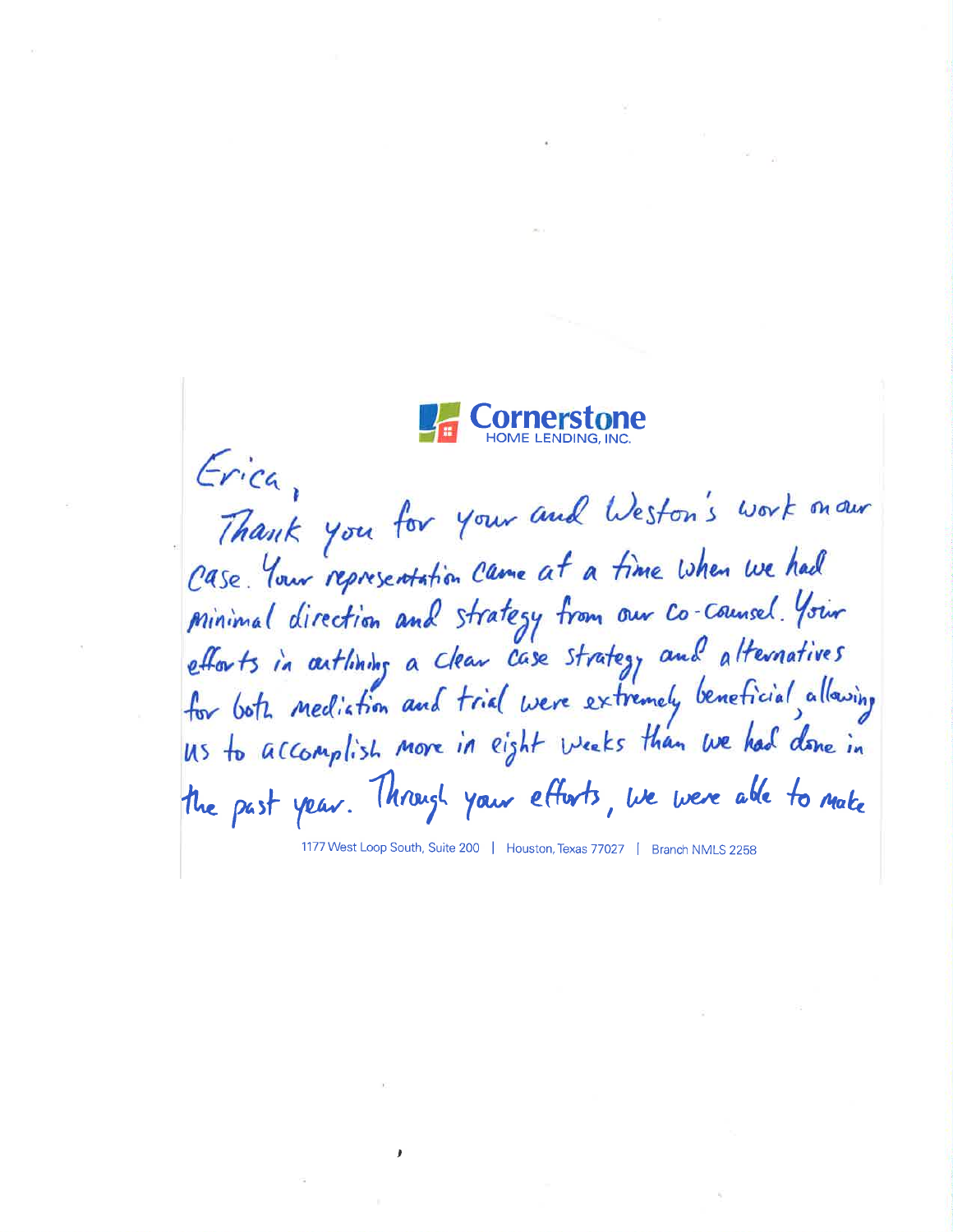On informed business decision about the best path for our company. Furthermore, the efficiency with which you worked the file was an added bours... it only other firms could about that same approach! Sincerly ADAM LAIRD

P.S. Thank you also for the rights and weekends that<br>required time away from your family.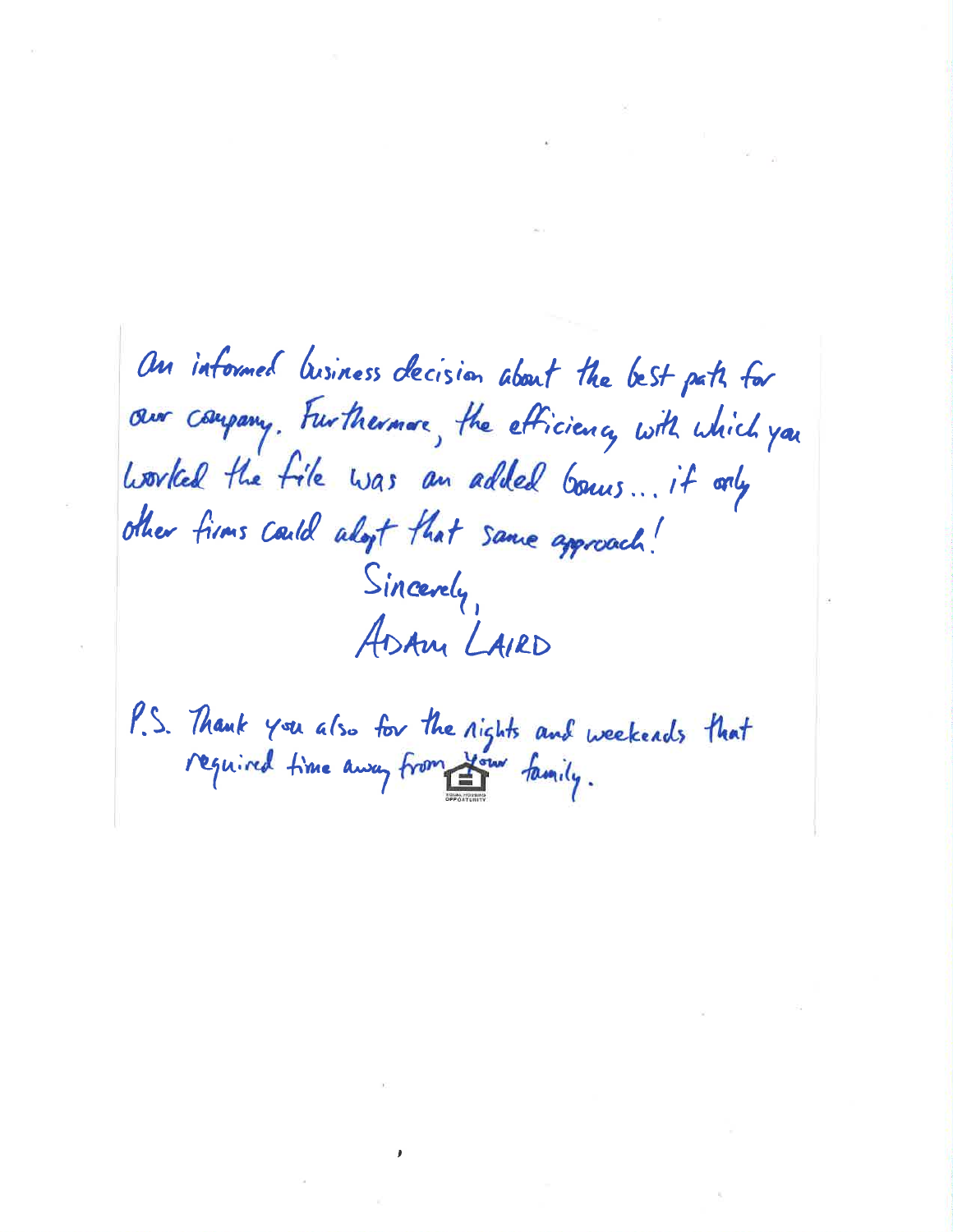- **11. Would you use us again or recommend us to others in an appropriate case?**
	- □ Yes  $\Box$  No
- **12. Should we continue or discontinue the use of a questionnaire like this?**
	- $\Box$  Continue it
	- $\square$  Discontinue it
- **13.** Would you like to talk to a member of our Executive Committee about any comments you have about our services?  $\square$  TVes  $\square$  No **comments you have about our services?**
- **14. Why did you engage Susman Godfrey?** The firm is known to be THE best litigation firm in the USA
- **15. Who do you see as Susman Godfrey's competitors?** Gibson Dunn or Sidley Austin
- **16. Please describe Susman Godfrey using three words:** Prepared. Respected. Strategic.
- **17. Is there something which you would like to tell us that we have not asked for on this questionnaire? If so, please elaborate:** I am eternally grateful to Erica Harris and Bill O'Connell. You cannot imagine what I went though before hiring Erica. She is a brilliant litigator that truly works to understand all aspects of her client's needs and emotions. She is one of a kind and I feel so lucky that I was able to have her as my counsel.
	- **18. We are interested in your views. Please feel free to add any comments, criticisms or suggestions that would allow us to evaluate and improve our services.**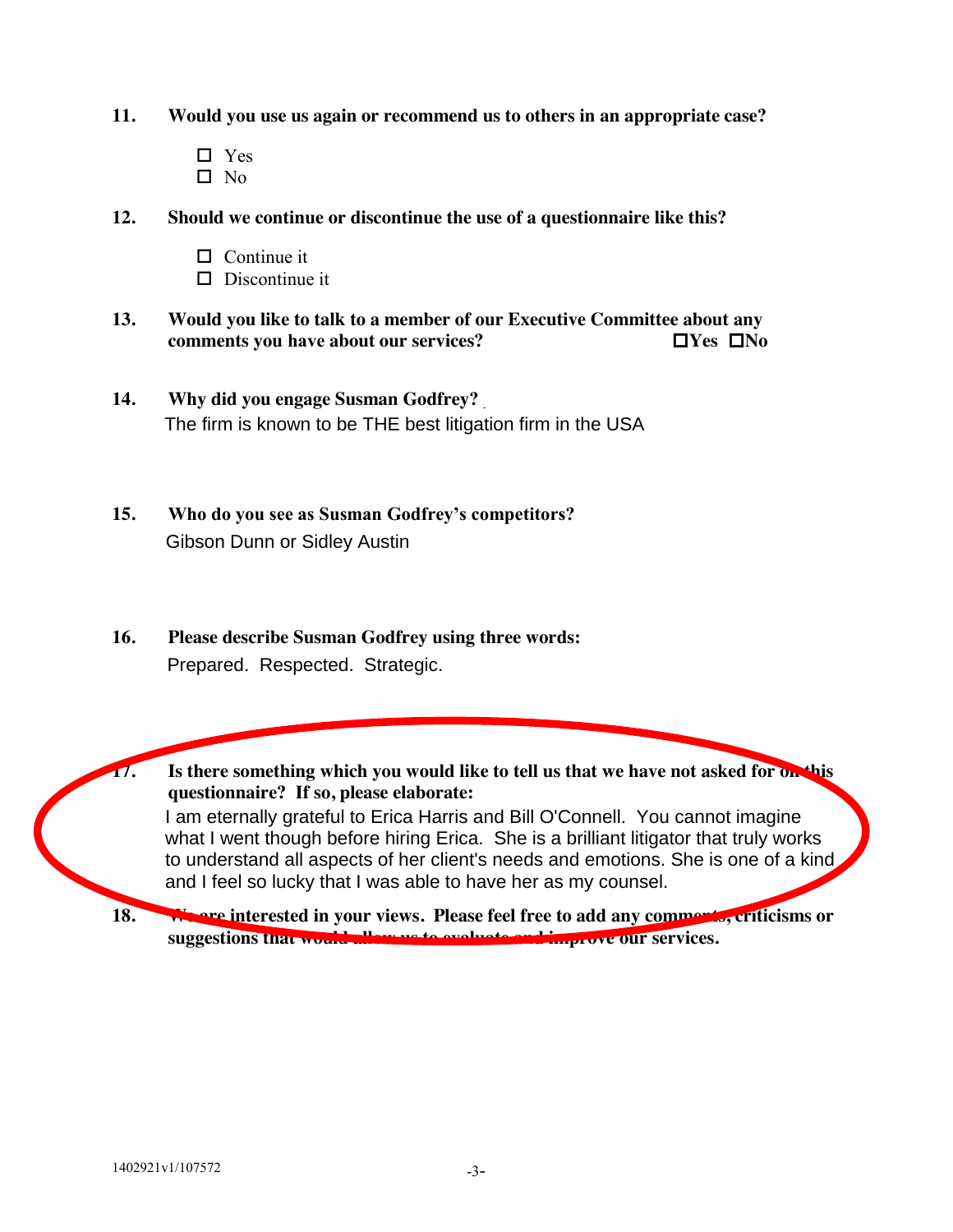- 11. Would you use us again or recommend us to others in an appropriate case?
	- $\mathbb{Z}$  Yes  $\Box$  No
- $12.$ Should we continue or discontinue the use of a questionnaire like this?
	- $\mathbf Z$  Continue it
	- $\Box$  Discontinue it
- $13.$ Would you like to talk to a member of our Executive Committee about any comments you have about our services?  $\Box$ Yes  $\Box$ No
- 14. Why did you engage Susman Godfrey? Recommendation
- $15.$ Who do you see as Susman Godfrey's competitors?



- Is there something which you would like to tell us that we have not asked for on this 17. questionnaire? If so, please elaborate:
- 18. We are interested in your views. Please feel free to add any comments, criticisms or suggestions that would allow us to evaluate and improve our services.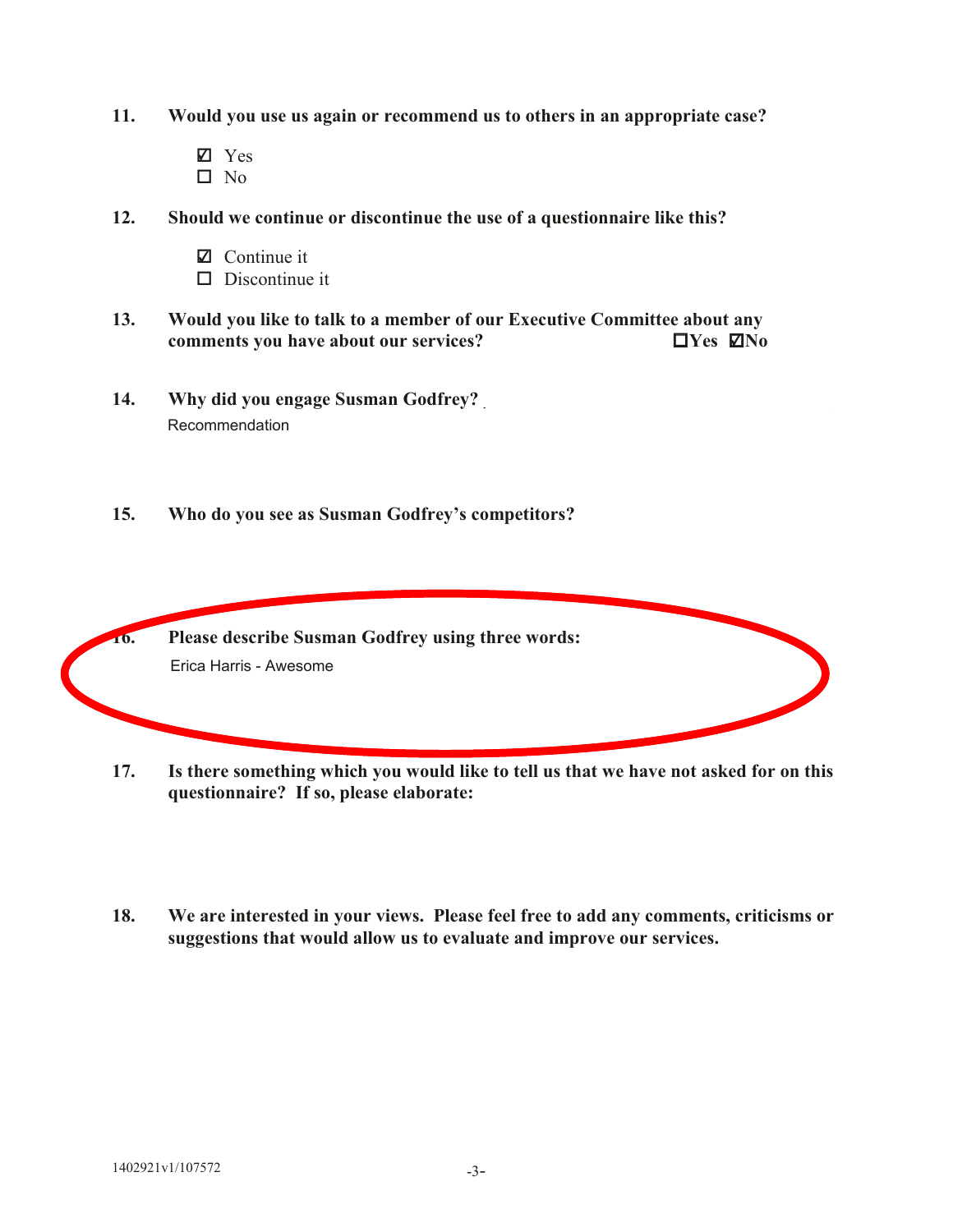December 15,1999

Dear Steve, Neal, Trey, Erica, Harry, David, Mike, and Billy,

How do I begin? First, I must write to each of you. You are each one of you an independent, intelligent person and yet you all work together like some marvelous, high-powered machine. You had to be high-powered, very smart and have remarkable stamina to do what you did in four months when we had been in our case for almost seven years.

Steve, you said to me early on, "What you and your sister need is a gladiator to go to court and wage your war for you." And that is exactly what you did. When Judge Nichols, before the trail began, indeed at a time when we thought we might never get to trial, allowed three of the opposing attorneys and only you, Steve, into his conference room, I became upset. I said, "Here we go again; they are going to bully us again." Immediately, Trey said to me, "Don't worry, Florence, having Steve in there is live having four guys representing you."

Trey, you must be some kind of financial genius. Not only because of how you prepared David Gaston for his several days on the stand – direct examination by you and crossed by Matty's attomeys - but you discovered many of Matty's convoluted financial schemes by which he was draining Centra and its related companies. Your cross-examination of their "expert" witness was certainly a watershed toward the end of the trial

Harry, you were brilliant from the beginning. There wasn't a fact or law or rebuttal to be found that you didn't find. Your heart and soul were in the case. 'When the other side would be trying to pass one of their many lies to the judge and jury, you would be up on the feet waiving <sup>a</sup> document for a law book or arguing the point yourself. You were there as I left the stand to correct, to counsel and to encourage.

You were so amazing, Mike. You knew the case so well. You knew which documents Steve, Neal, Trey or Hany needed before they asked. Several times you shocked the other side with documents - of their own - that they either didn't know existed or had forgotten about and hoped that everyone else had also. At every meal we shared, you and Billy participated in the battle discussions and the strategy that was planned.

Billy, I don't know when you slept. When Dick and I were turning out our light in the room at the Residence Inn, you and Mike were still working in the documents room across the hall. When we opened our door at 6!5 a.m., you and Mike were already there, packing up all those boxes and exhibits and loading them up for the trip to the courthouse. The Oakland County Courthouse powers-that-be should have given you both some kind of award for moving the whole case and setting up in so many different courtrooms. You gave us a lot of support, Billy, through the whole case, but especially during my time on the stand. It was great to have you smiling and handing me documents and cups of water while I was being questioned.

David, you are Steve's secret weapon. You are an organizational genius. Your overseeing of the Susman Godfrey "Road Show" – all the computers, electronic equipment, boxes of supplies,